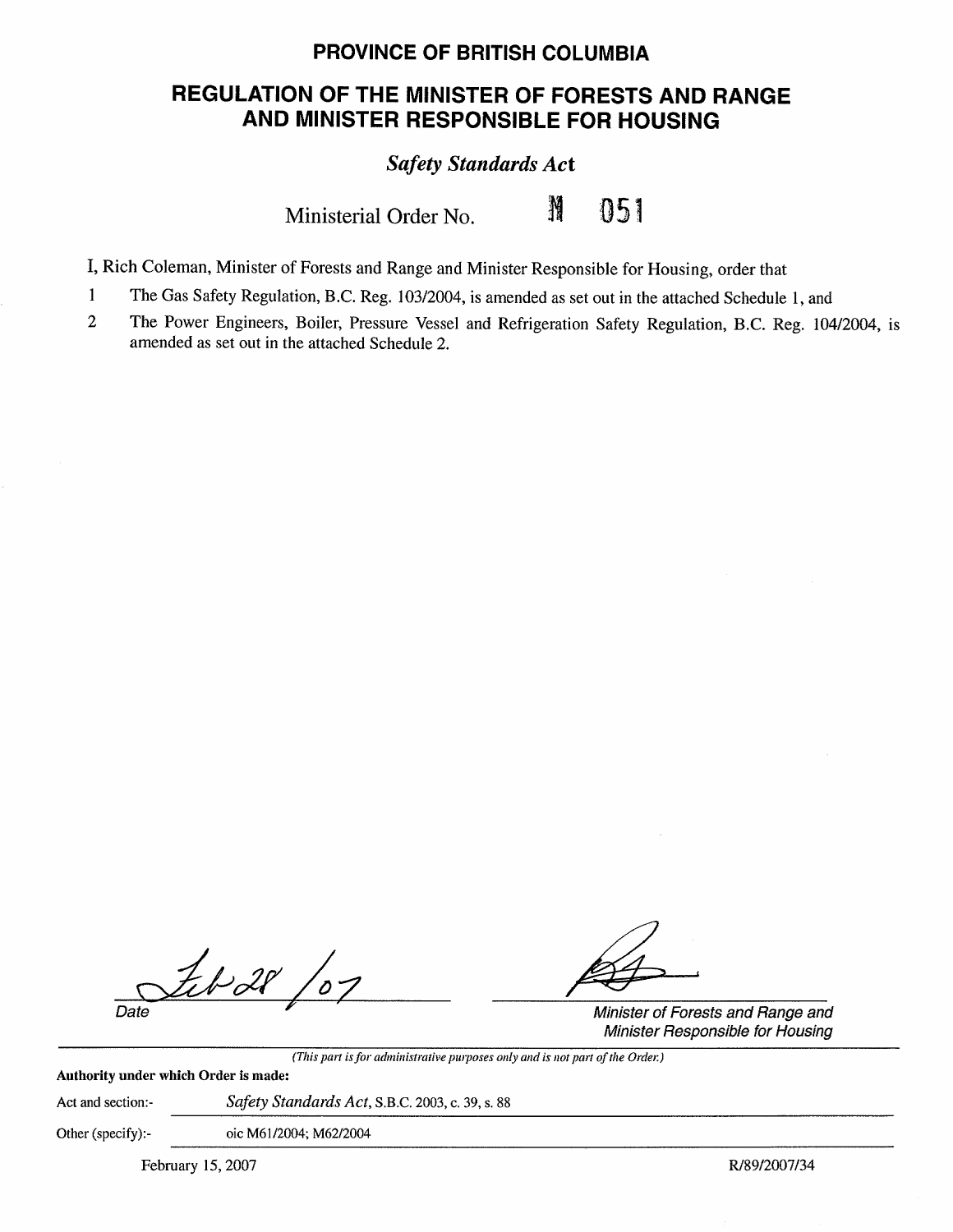## **SCHEDULE 1**

## *1 Section 30 of the Gas Safety Regulation, B.C. Reg. 103/2004, is repealed and the following substituted:*

#### **Canadian gas standards adopted as B.C. Natural Gas and Propane Code**

- **30** ( 1) In this section, **"national code"** means the following codes or standards:
	- (a) the National Standard of Canada CAN/CSA-B149.1-05 Natural Gas and Propane Installation Code, and supplement no.1 (B149.1S1-07);
	- (b) the National Standard of Canada CAN/CSA-B 149.2-05 Propane Storage and Handling Code, and supplement no.I (B149.2S1-07);
	- ( c) the National Standard of Canada CAN/CSA-B 149 .3-05 Code for the Field Approval of Fuel-Related Components on Appliances and Equipment, and supplement no.1 (B149.3S1-07);
	- (d) CSA-B109-01 Natural Gas for Vehicles Installation Code;
	- (e) the National Standards of Canada CAN/CSA-2662-03, Oil and Gas Pipeline Systems;
	- (f) the National Standard of Canada CAN/CGA-Bl05-M93 Code for Digester Gas and Landfill Gas Installations;
	- (g) CSA B214-01 Installation Code for Hydronic Heating Systems.
	- (2) The national code is adopted by reference, with the changes set out in the Schedule, as the B.C. Natural Gas and Propane Code.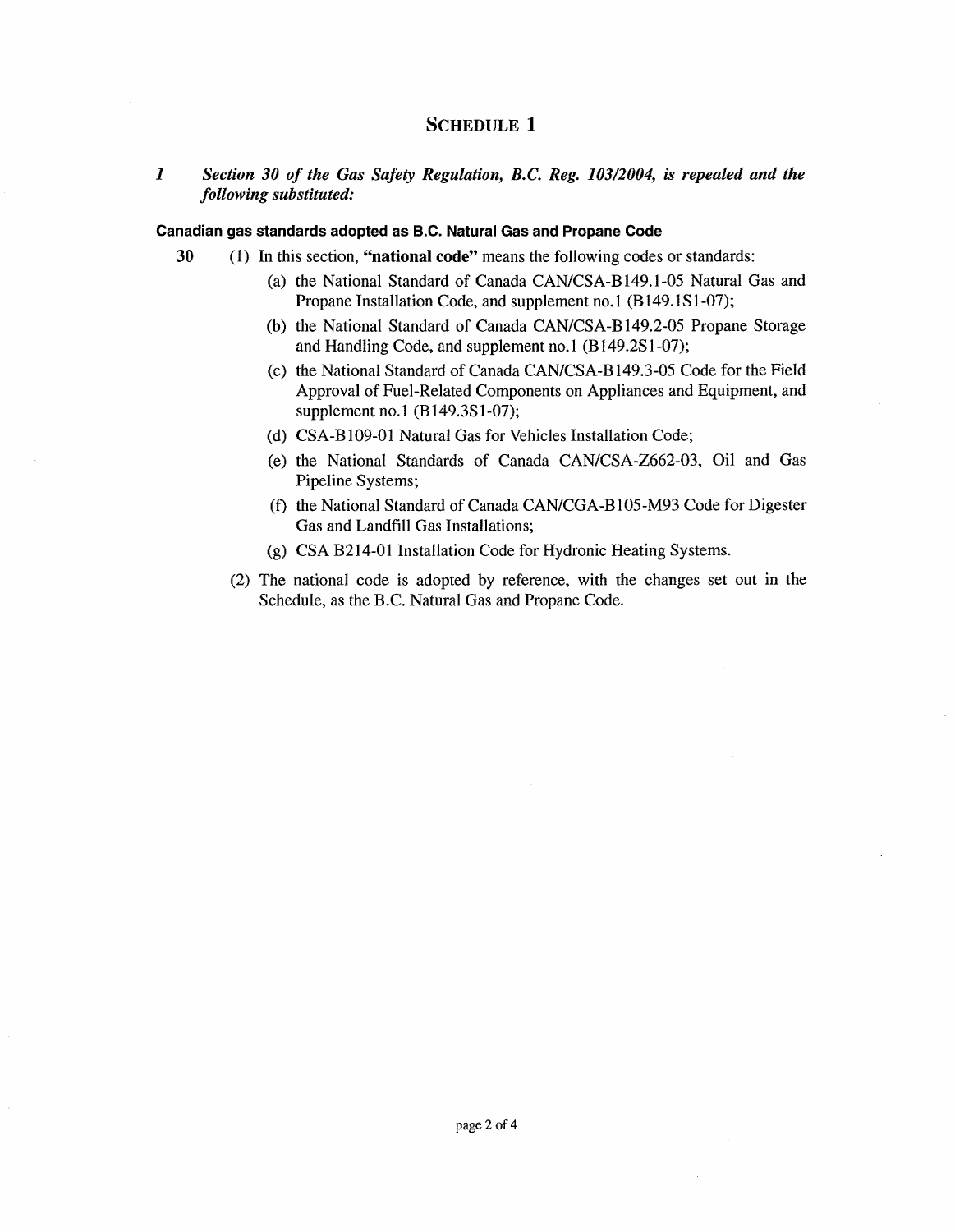## SCHEDULE 2

*1 Section 4 of the Power Engineers, Boiler, Pressure Vessel and Refrigeration Safety Regulation, B.C. Reg. 104/2004, is repealed and the following is substituted:* 

#### **Adoption of codes and standards**

- **4** Each code or standard and portion of a code or standard as listed in the Schedule is adopted.
- *2 The Schedule is repealed and the following substituted:*

## **SCHEDULE**

#### **ADOPTED CODES AND STANDARDS**

- **1** The following codes, standards or parts of a code or standard of the American Society of Mechanical Engineers and the American National Standards Institute (ASME/ ANSI) are adopted:
	- (a) ASME B31.1 Power Piping 2004 Edition, and 2005 Addenda;
	- (b) ASME B31.3 Process Piping  $2004$  Edition;
	- (c) ASME B31.5 Refrigeration Piping 2001 Edition, and 2004 Addenda;
	- (d) ASME B31.9 Building Services Piping 2004 Edition;
	- (e) ASME B31.11 Slurry Transportation Piping System 2002 Edition;
	- (f) ASME PTC 25 Pressure Relief Devices 2001 Edition.
- **2** The following codes, standards or parts of a code or standard of the American National Standards Institute and National Board of Boiler and Pressure Vessel Inspectors (ANSI/NB) are adopted:
	- (a) ANSI/NB-23 National Board Inspection Code 2004 Edition, and 2006 Addendum;
	- (b) ANSI K61.1 Safety Requirements for the Storage and Handling of Anhydrous Ammonia 1999 Edition.
- **3** The following codes, standards or parts of a code or standard of the American Petroleum Institute (API) are adopted:
	- (a) API STD 530 Revision 03 (Errata 03/01/04) Calculation of Heat Tube Thickness in Petroleum Refineries;
	- (b) API 510 Revision 06 Pressure Vessel Inspection Code: In-Service Inspection, Rating, Repair and Alteration;
	- (c) API 570 Revision 98 Piping Inspection Code: Inspection, Repair, Alteration and Rerating of In-Service Piping Systems.
- **4** The following codes, standards or parts of a code or standard of the American Society of Mechanical Engineers and American National Standards Institute (ASME/ANSI) are adopted:
	- (a) ASME Section I Rules for Construction of Power Boilers 2004 Edition, and 2006 Addenda;